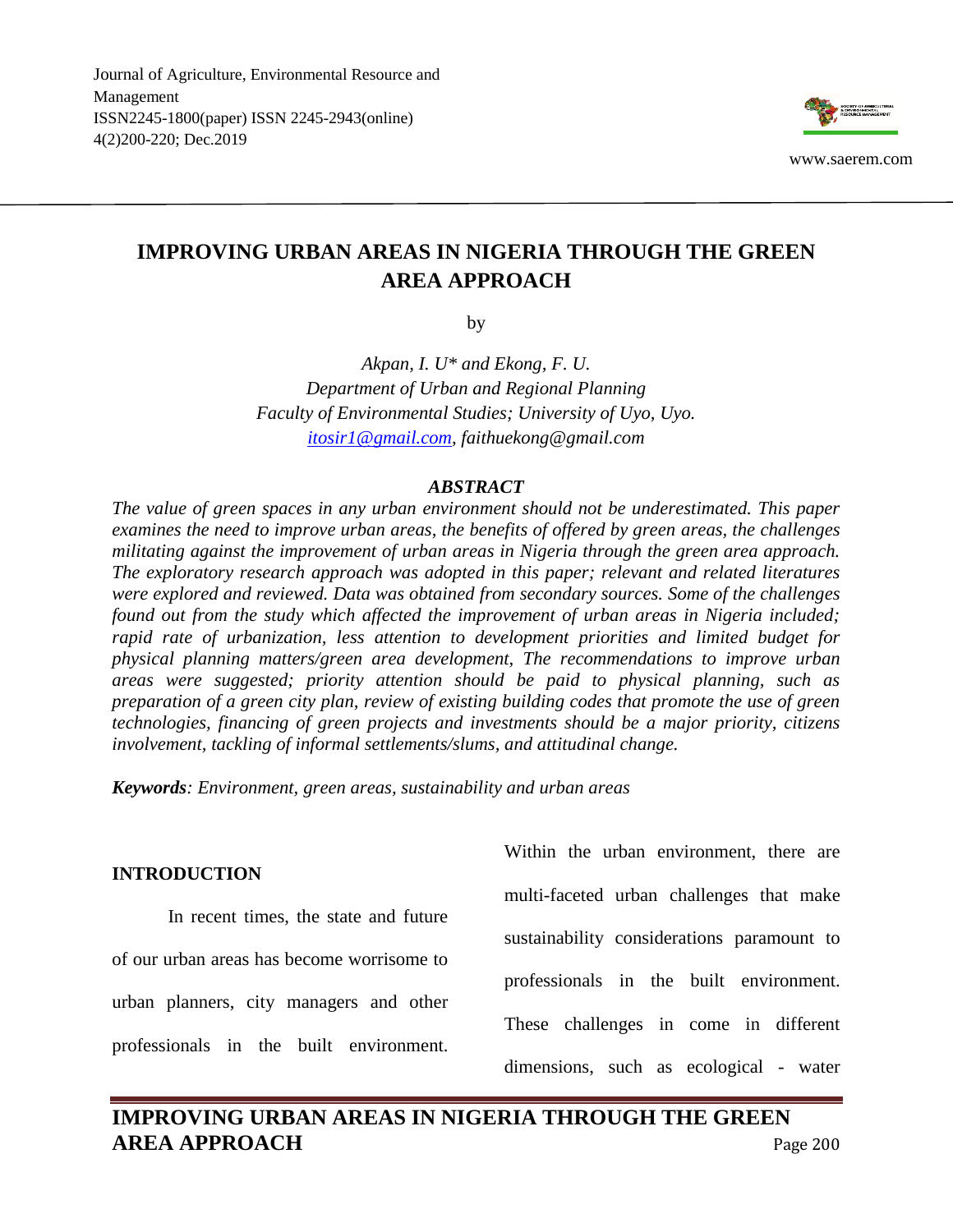quality and quantity, biodiversity erosion, implications of the chemical impact on the ecological systems of the hinterland and in terms of the competition over land use among different functions. World over, changing values, lifestyle and standards of living are being experienced due to the increasing rate of urbanization in our cities. Economic, cultural and geographical reasons account for these changes which vary from country to country to the degree. These changes have also led to the transformation of some rural areas to urban areas with or without emphasis on environmental conservation. In most cases, green areas have been not been incorporated in these changes to resolve natural longing of people.

In Nigeria, urban areas are settlements with a population of 20,000 persons and above. Also, all local government headquarters are regarded as urban areas. It is evident that in most of the cities in Nigeria, the ecological, aesthetic and recreational value of urban green spaces have been eroded and the establishment of urban green space systems is no more seen as indispensable elements of the urban landscape. Today, the provision, design, management and protection of urban green spaces are at the top of the agenda of sustainability and liveability. Urban green areas play a key role in improving the liveability of our towns and cities. The quality and viability of cities largely depend on the design, management and maintenance of green as well as open and public spaces in order to provide their role as an important social and visual way. Urban green spaces are not only an important component in housing areas, but also in business, leisure, retail and other commercial developments (Baycan-Levent, 2002). In [land use](https://en.wikipedia.org/wiki/Land_use_planning)  [planning,](https://en.wikipedia.org/wiki/Land_use_planning) green areas are categorised as open space. Green areas are planned spaces or places prepared with grasses/shrubs, flowers, trees, benches or other decorative or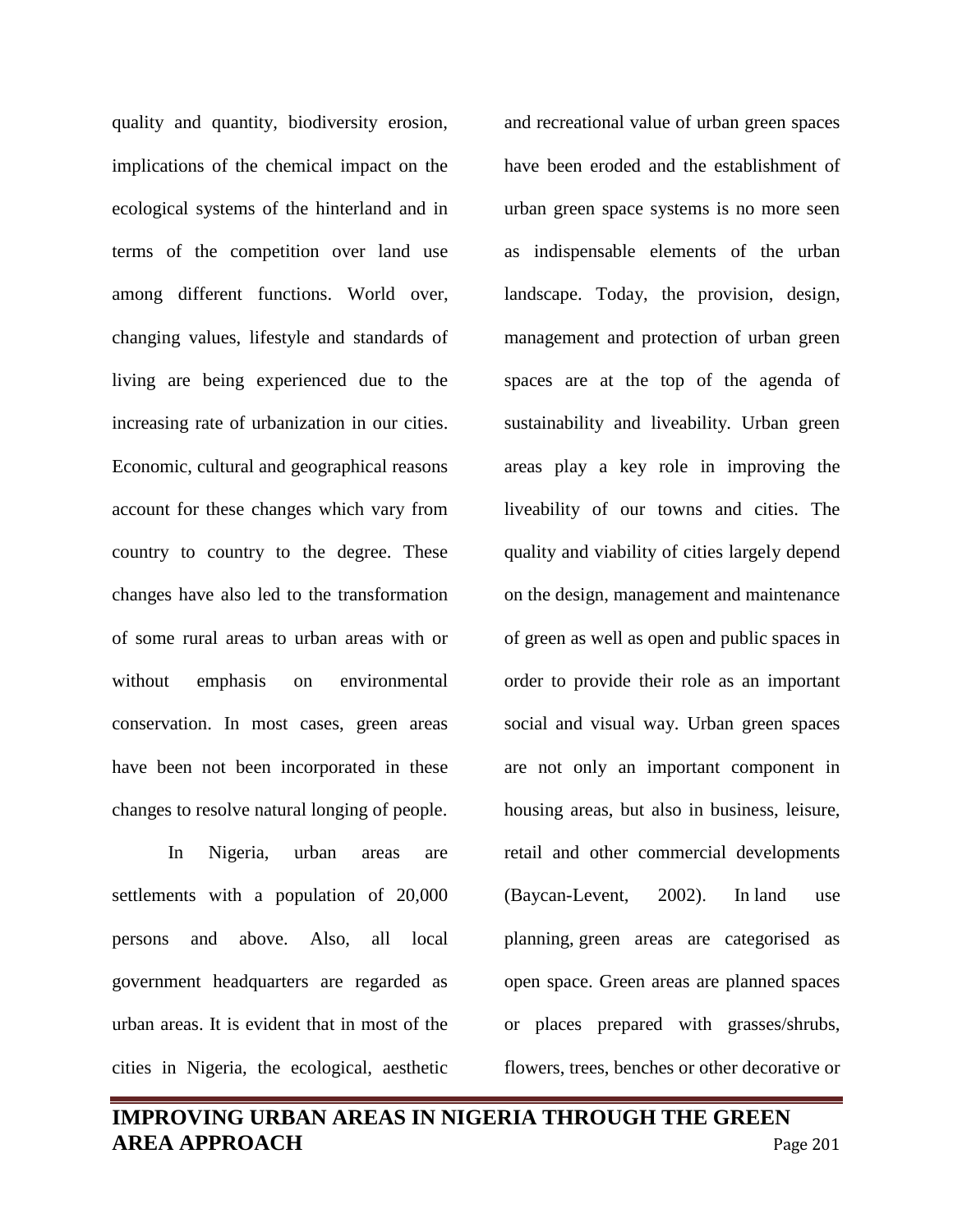urban furniture elements used as recreation parks or playgrounds. Public open spaces are green spaces, that can range from [playing fields](https://en.wikipedia.org/wiki/Playing_field) to highly maintained environments to relatively natural [landscapes.](https://en.wikipedia.org/wiki/Natural_landscape) They are generally considered open to the public, open spaces could be privately owned, such as [higher education](https://en.wikipedia.org/wiki/Campus)  [campuses,](https://en.wikipedia.org/wiki/Campus) [neighborhood/community](https://en.wikipedia.org/wiki/Community_gardening)  [parks/gardens,](https://en.wikipedia.org/wiki/Community_gardening) and institutional or corporate grounds.

#### **Justification of the Study and Review of**

#### **Related Literature**

The green area is an important component of the green cities concept. This concept is rooted in environmental sustainability aimed at solving urban problems. However, in order to achieve Sustainable Development Goals (SDGs), there is need to incorporate green areas in our urban plans. Sustainable Development Goal 11 emphasises on the need to build sustainable cities and communities. Our cities can be sustainable for all, if green spaces/areas are consciously created in our cities and communities. Also, improved environmental quality and better quality of life can be achieved. Green area also plays a crucial role for healthy and responsive working and learning environment.

Also, provision of employment opportunities through job creation e.g. green collar jobs. In the cities of Vancouver and Seoul, green collar jobs have been on the increase and have been projected to increase extensively (Table1).

|  |  |  |  | Table 1: Projected green collar jobs |
|--|--|--|--|--------------------------------------|
|--|--|--|--|--------------------------------------|

| <br>$\bullet$<br><br>City | <b>Number of Jobs</b> | <b>Target year</b> |
|---------------------------|-----------------------|--------------------|
| Vancouver                 | 20,000                | 2020               |
| Seoul                     | 1,000,000             | 2030               |

Source: Haq (2011)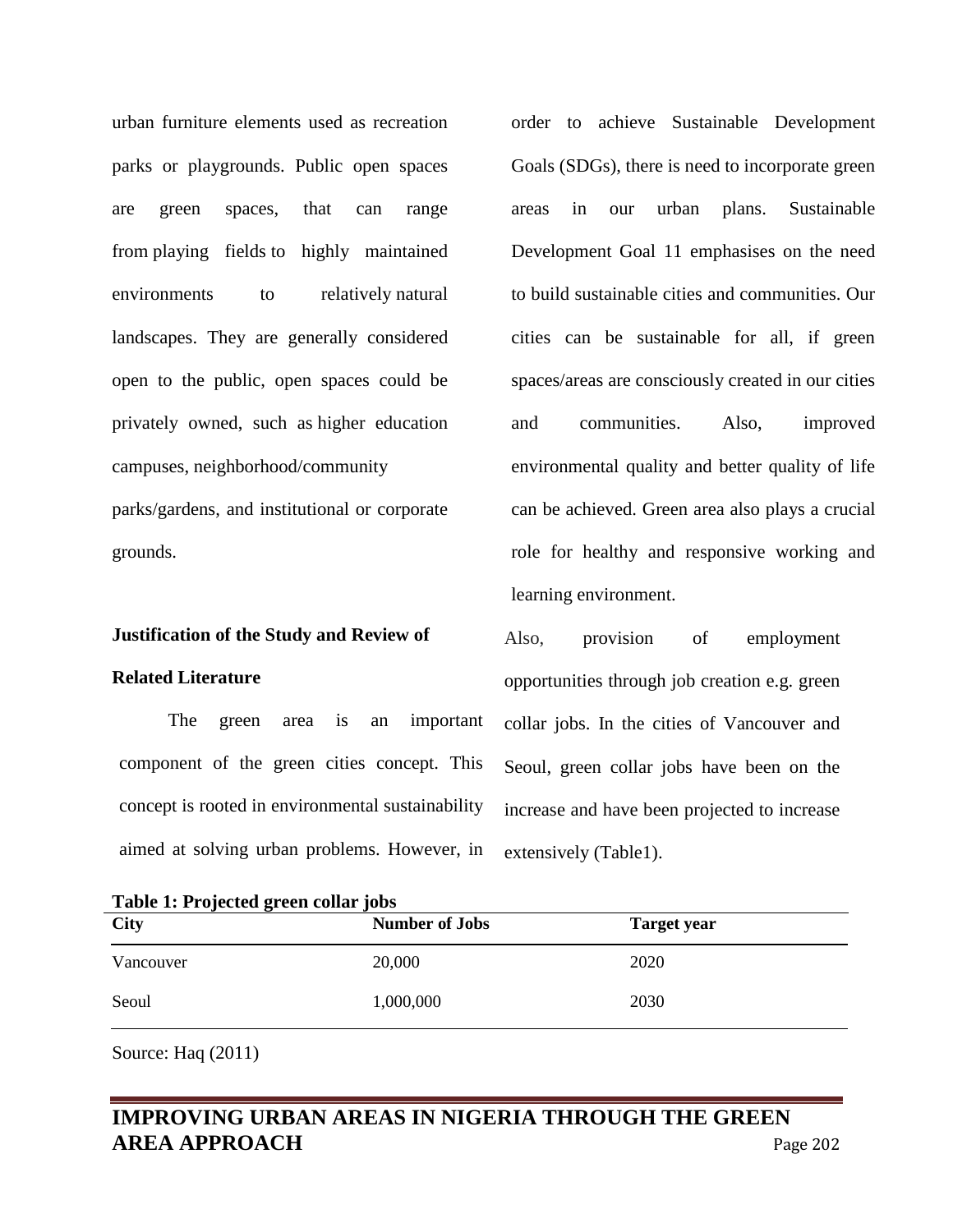Green collar jobs could be provided particularly in Nigeria where millions of people are unemployed. Generally, the green industry satisfies the demand for green development and also ensures the implementation of environmentally conscious design, policy, and technology to improve conservation and sustainability. Green areas are part of the green infrastructure. According to Kramer (2014), one benefit of green infrastructure is that people can usually see and enjoy it, often right in their front yard, on their building's roof, and in their neighborhood streets and parks. Green infrastructure affects the look and feel of a neighbourhood for the better but people are more likely to be happy with the results if they had a hand in deciding where it will be and what it will look like. In the city of Nantes, the percentage of citizens living within a 300m perimeter around a green space has been 100% since 1999 and has not decreased (all public green areas

combined taking into account surface span and parceling. In most cases, green infrastructure projects are government driven and such projects vary widely by country. According to OECD (2009a), such projects can be significant, representing over 51% of the total stimulus package in Belgium, 18% in France, and 32% in Korea. In China, green stimulus investments accounted for nearly 40% of the USD 586 billion package. All these green investments are aimed at preserving or enhancing environmental quality, reducing resource consumption and improving the quality of lives (Girouard, 2010).

#### **Benefits of Green Areas**

#### 1**. Ecological Benefits**

Green areas provide ecosystem benefits ranging from maintenance of biodiversity to the regulation of urban climate. Comparing with rural areas, differences in solar input, rainfall pattern and temperature are usual in urban areas.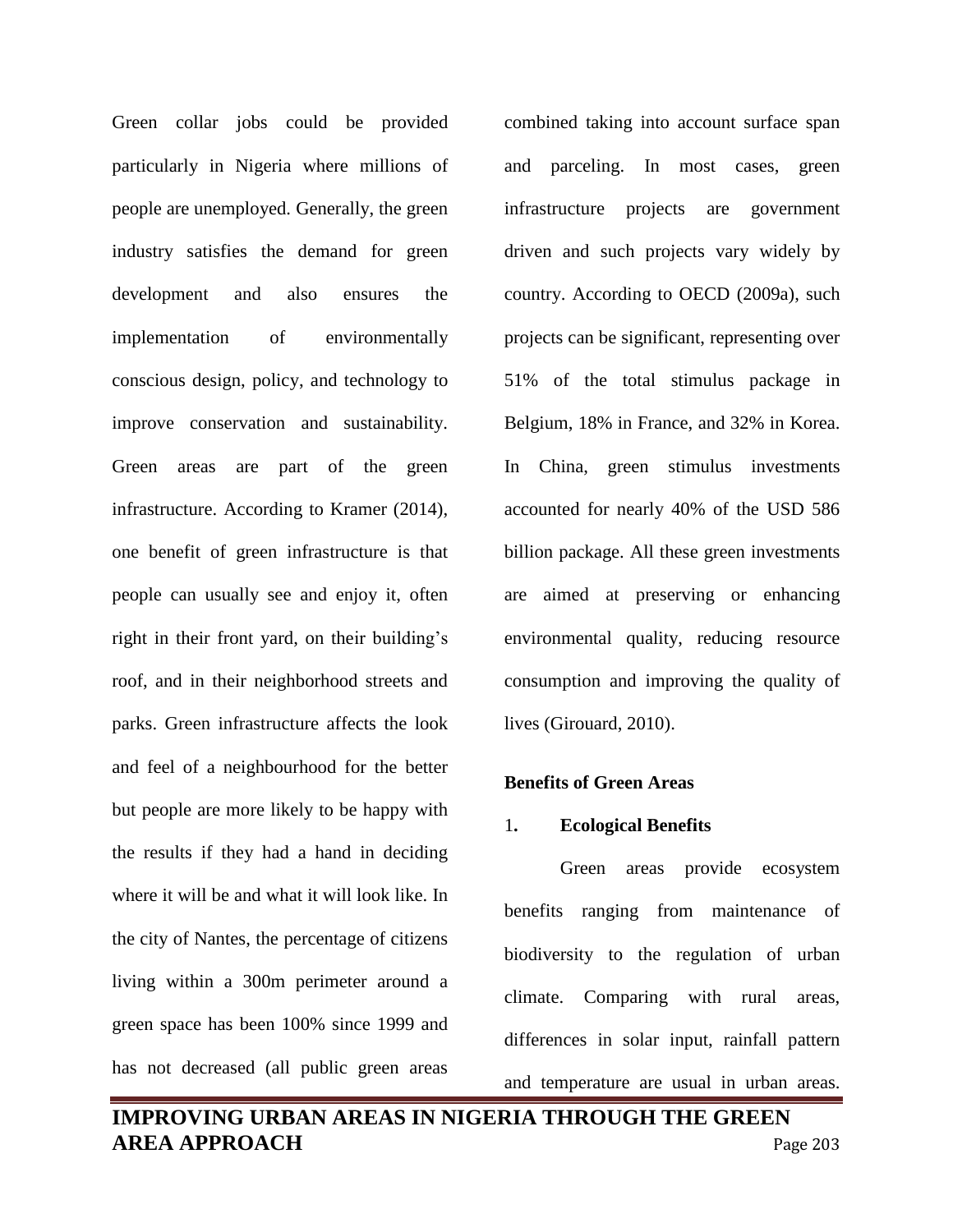Solar radiation, air temperature, wind speed and relative humidity vary significantly due to the built environment in urban areas. Urban areas experience heat effect which is caused by the large areas of heat absorbing surfaces, in combination of high energy use in urban areas. According to Haq (2011), urban heat effect can increase urban temperatures by 5˚C. Aside from these human benefits, well designed urban green areas spaces can also protect habitats and preserve biodiversity. Green areas usually function as protection hub for reproduction of species and conservation of plants, soil and water quality. They provide visual relief, seasonal change and link with natural world. A functional network of green spaces is important for the maintenance of ecological and biodiversity aspects of sustainable urban landscape, with greenways and use of plant species adapted to the local condition with low maintenance cost, selfsufficient and sustainable (Haq, 2011).

#### 2**. Environmental Benefits**

Green areas have environmental benefits. Green areas are scenic places of interest that attracts holiday makers and tourist. They serve as aesthetically pleasant places and aid to improve visual amenity. According to Arigbede and Abbas (2012), green areas do not only improve visual amenities but also serve as an interconnected network of ecological systems that conserve air, water, microclimate, energy resources and enrich human quality of life.

In terms of pollution control, there are different form of pollutants in urban areas which includes chemicals, particulate matter and biological materials, which occur in the form of solid particles, liquid droplets or gases. Air and noise pollution is common phenomenon in urban areas. The presence of many motor vehicles in urban areas produces noise and air pollutants such as carbon dioxide and carbon monoxide. Emissions from industrial areas such as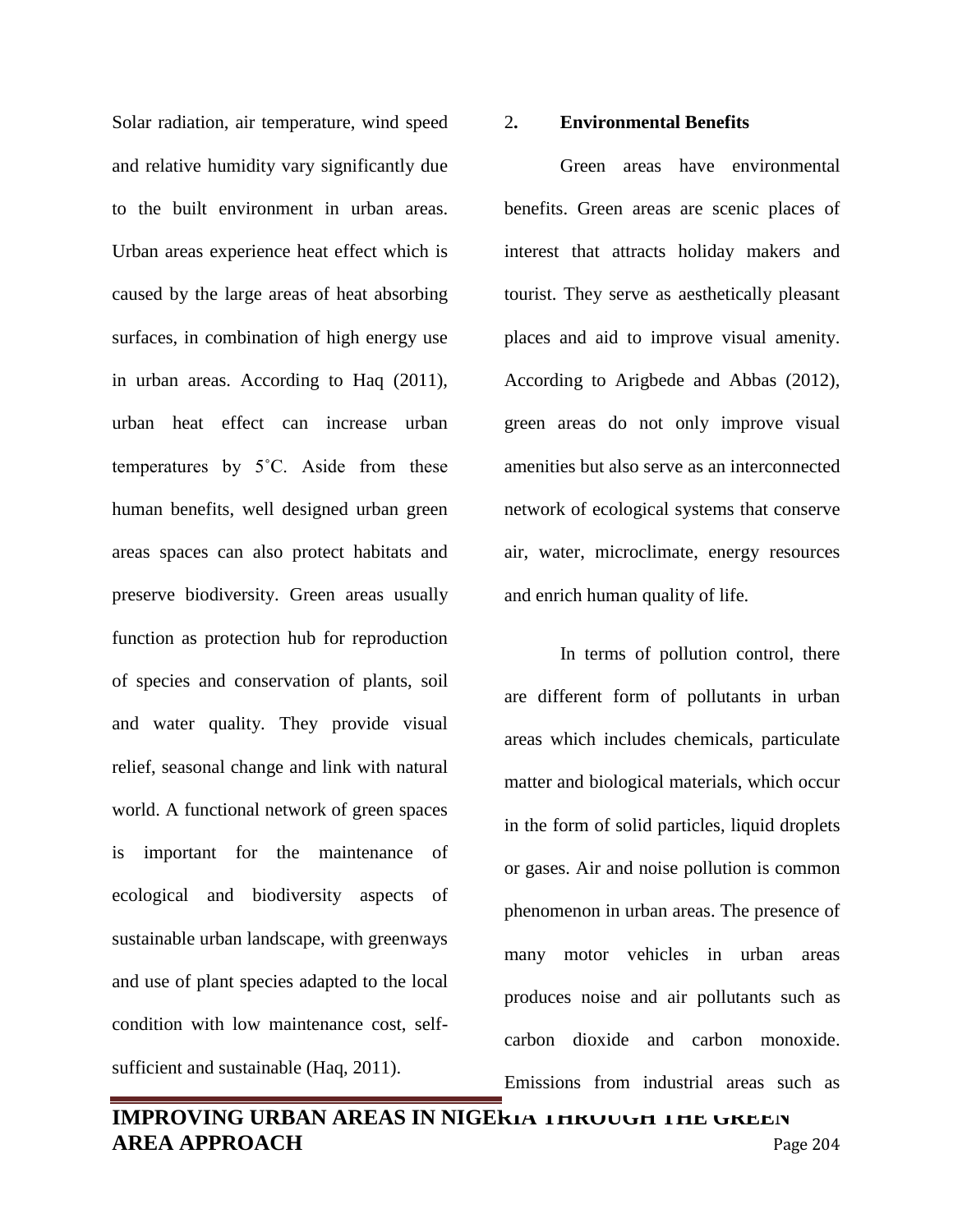sulphur dioxide and nitrogen oxides are very toxic to both human beings and environment. The most affected by such detrimental contaminants are children, the elderly and people with respiratory problems. Urban greening can reduce air pollutants directly when dust and smoke particles are trapped by vegetation (Haq, 2011). Green areas filter pollutants and dust from the air, they provide shade and lower temperatures, and they even reduce erosion of soil. Noise pollution from traffic and other sources can be stressful and creates health problems for the urban populace. Bilgili and Gökyer (2012) estimated that the overall costs of noise to be in the range of 0. 2% - 2% of European Union gross domestic product. Urban green spaces in overcrowded cities can largely reduce the levels of noise depending on their quantity, quality and the distance from the source of noise pollution. In the contemporary studies on urban green spaces consider the overall urban ecosystem,

conservation of the urban green spaces to maintain natural ecological network for environmental sustainability in cities. According to Haq (2011), for cities in fast urbanizing and growing economy, there is need to consider the dynamic form of urban expanding to manage effective urban green spaces which will contribute to reduce the overall CO2 by maintaining or even increasing the ability of CO2 absorption through the natural ecosystem.

#### 3. **Economic Benefits**

Green areas provide economic benefit through energy savings and increase in property values. The use of plant materials to reduce the energy costs of cooling buildings has been increasingly recognised as a cost effective reason for increasing green space and tree planting in temperate climate cities. Plants improve air circulation, provide shade and they transpire. This provides a cooling effect and contributes to lower air temperatures. A park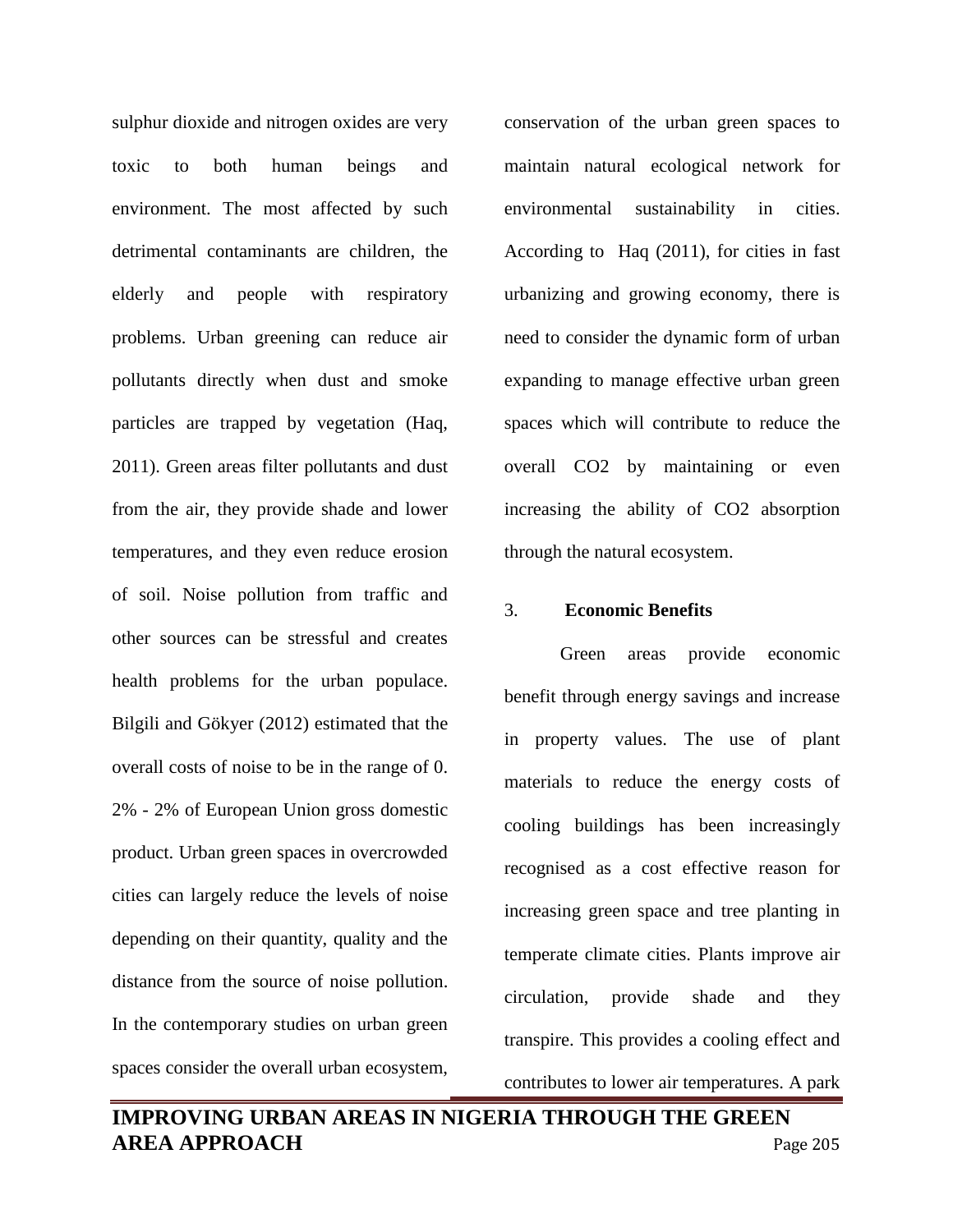of 1.2 km by 1. 0 km can produce an air temperature between the park and the surrounding city that is detectable up to 4 km away. A study in Chicago has shown that increasing tree cover in the city by 10% may reduce the total energy for heating and cooling by 5 to 10% (Haq, 2011). On the other hand, for property value, areas of the city with enough greenery are aesthetically pleasing and attractive to both residents and investors. The beautification of Singapore and Kuala Lumpur, Malaysia, was one of the factors that attracted important foreign investments that assisted rapid economic growth. Still, indicators are very strong that green spaces and landscaping increase property values and financial re-turns for land developers, of between 5% and 15% depending on the type of Project (Haq, 2011).

4. **Social and Psychological Benefits**

Green areas are great places that offer opportunities for social interaction. People to meet interact and communicate face-to-face exchanging pleasantries, taking photo shots and so on. Some also serve as event centres, picnic venues crusade grounds, campaign grounds as well as business places. People satisfy most of their recreational needs within the locality where they live. Kim *et al* (2010) noted that certain benefits may be derived from exposure to virtual versions of the natural environment. For example, people who were shown pictures of scenic, natural environments had increased brain activity connected with recalling happy memories, compared to people that were shown pictures of urban landscapes.

Urban green spaces serve as a near resource for relaxation; provide emotional warmth. According to Hartig (2007), when open spaces are attractive and accessible, people are more likely to engage in physical

# **IMPROVING URBAN AREAS IN NIGERIA THROUGH THE GREEN AREA APPROACH** Page 206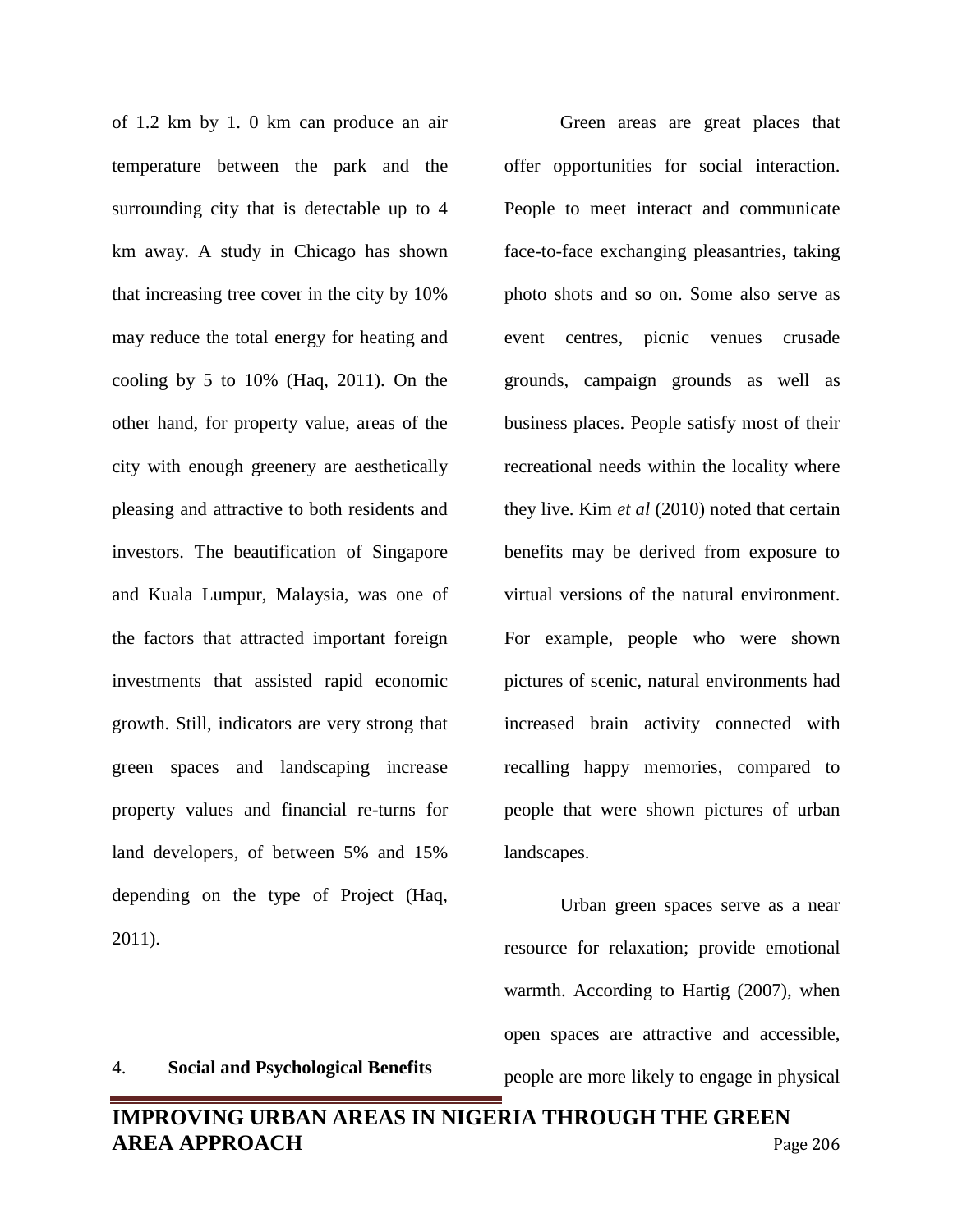activity. In Mexico City, the centrally located Chapultepec Park draws up to three million visitors a week who enjoy a wide variety of activities (Haq, 2011). Urban green spaces allow children to expel their extra energy and improve their ability to focus when needed both at school and home. Urban green space has been proven to be helpful for cognitive development. With urban green space giving children the opportunity to get outside and expend energy, children are more focused in school and have a better working memory and reduced inattentiveness. Recreational activities and playing at the park gives children opportunities to interact with other children and develop a social circle and social skills in general (Braubach *et al,*  2015). Also, children with a good social network feel socially included, promoting more confidence and well-being in their everyday lives. Overall, the bonding experiences that result from urban green

spaces tie in with a child's cognitive and social development (Jennings, Larson and Yun, 2016).

#### 5. **Health Benefits**

People who were exposed to natural environment, the level of stress decreased rapidly as compared to people who were exposed to urban environment, their stress level remained high. Certainly, improvements in air quality due to vegetation have a positive impact on physical health with such obvious benefits as decrease in respiratory illnesses. According to Kingsley (2019), urban open space access has also been directly related to reductions in the prevalence and severity of chronic diseases resulting from sedentary lifestyles, to improvements in mental wellbeing, and to reductions in population-wide health impacts from climate change. The connection between people and nature is significant for everyday enjoyment, work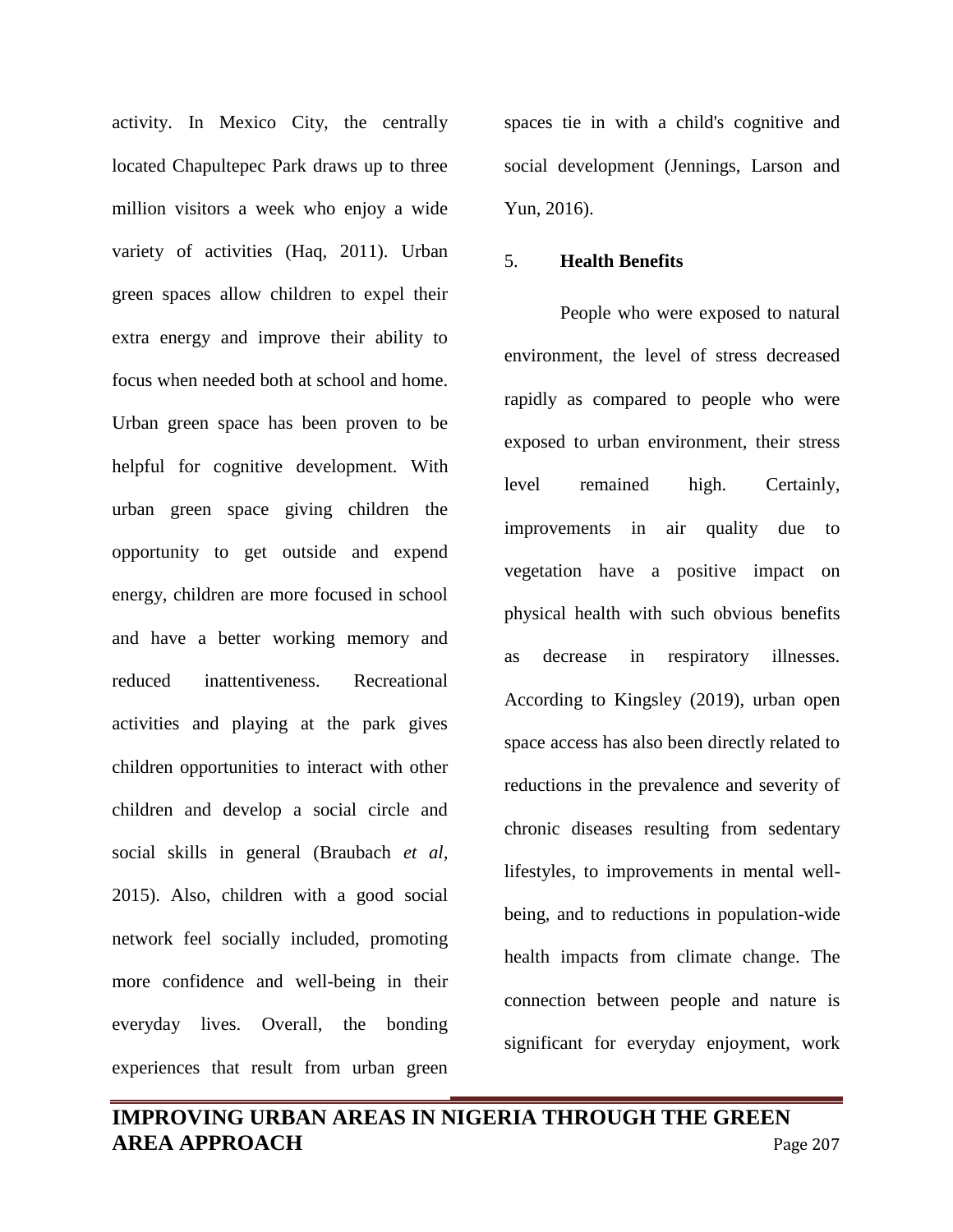productivity and general mental health (Haq, 2011).

# **Challenges of Improving Urban Areas in Nigeria**

1. **Rapid Rate of Urbanisation:** One of the most pressing issues in Nigeria today is rapid urbanization. The rapid pace of urbanisation has overwhelmed most cities as they the struggle to develop infrastructure, mobilise and manage resources, pay wages/salaries. The magnitude of this problem in Nigeria is a serious one when consider the amount of housing required yearly to accommodate the teeming urban population, building of Million kilometres of roads and other urban infrastructure. The nature of these investments will have significant effects on the potential of Nigeria to be green. Also, the unpredicted nature of migration with lack of

adequate data may pose a lot of drawbacks for the implementation of green city model (Ekong, 2017). Another challenge posed by increasing urbanization is the placing of pressure on space for development. This has led to the proliferation of slums, characterised by grossly inadequate social amenities such as schools, health facilities and lack of green areas for recreation.

2. **Less Attention to Development Priorities:** During the 60s, development in Nigeria was sectoral and the emphasis was on economic planning less attention was given to physical planning. During these periods, national development plans were prepared based on the three regions (West, East and North). The main objective was to accelerate economic growth, the first national development plan focused on economic growth rather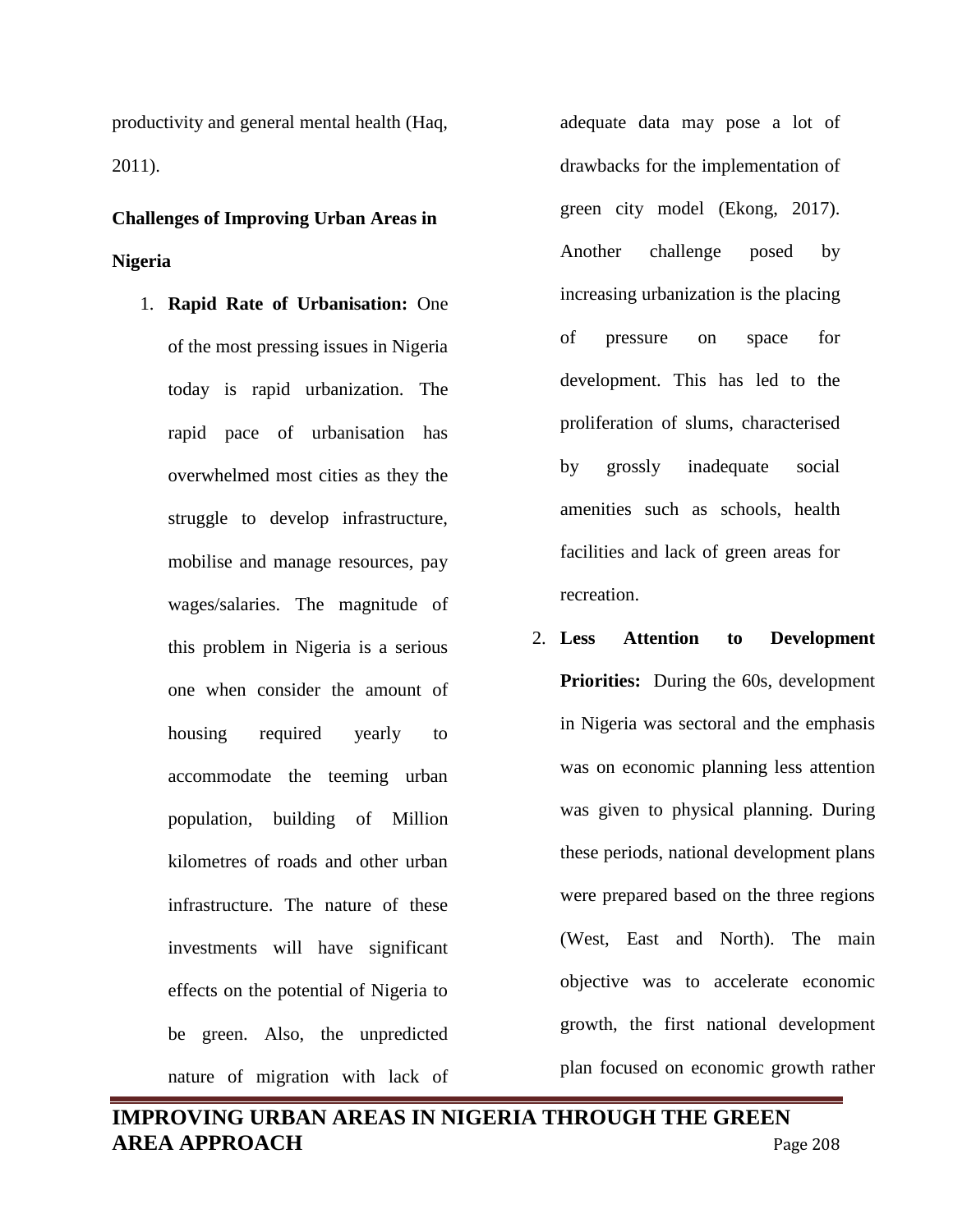than the living conditions of the people. On the other hand, in the second national development plan, town planning was considered as a social overhead and only 7% of the total allocation was went into housing, water and sewerage (Town Planners Registration Council of Nigeria, 2014). In the third national development plan, 2.6% of the total revenue was allocated to town planning. In recent times, less attention is still given to development priorities due to the trending challenging security issues in Nigeria e.g banditry, kidnapping, terrorism and so on. The trend of budgetary allocations in the country has not really changed; Table 2 shows the budgetary allocations for security and housing in the country from 2014 - 2018.

| Year | Security $(N)$ | Housing $(N)$ |
|------|----------------|---------------|
| 2014 | 340bn          | 2.39bn        |
| 2015 | 357bn          | 1.074bn       |
| 2016 | 443bn          | 61.40bn       |
| 2017 | 469bn          | 19.250bn      |
| 2018 | 576bn          | 35.21bn       |

**Table 2: Budgetary Allocations for Security and Housing**

Source: FGN (2018) Budget Office of the Federation

Based on the fact that most towns in Nigeria do not have physical development plans such as master plans, subject plans, regional plans, local plans that would have aided development efforts are not geared to acquire such plans, the Nigerian Urban and Regional Planning Decree No.88 of 1992

now Nigerian Urban and Regional Planning Law CAP 138 LFN 2014 was enacted and this law specifies the types and levels of physical development plans to be prepared in Nigeria.

3. **Limited Budgets for Physical Planning**: After independence, Nigeria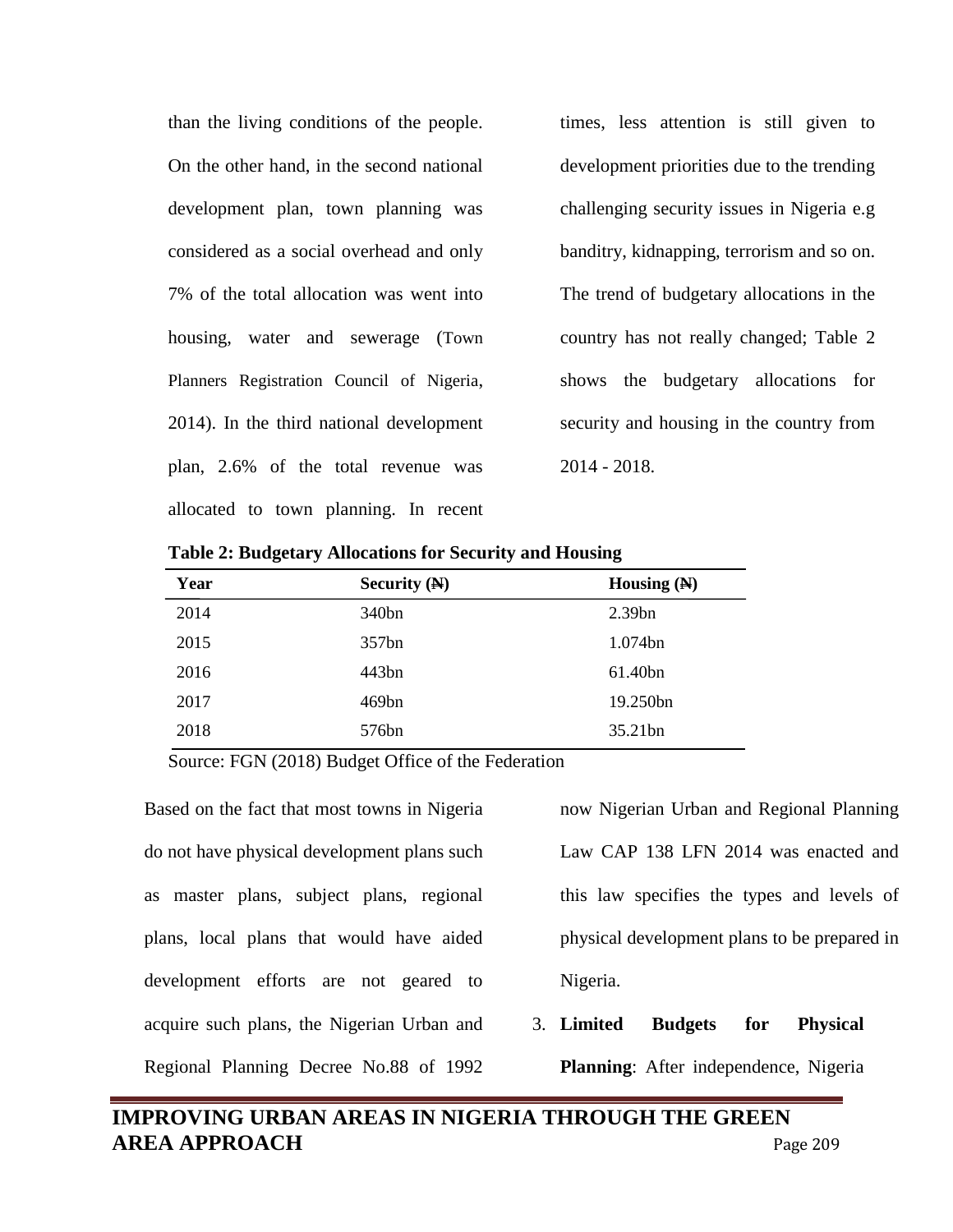started development planning using National Development plans. The first which was concerned with economic growth rather than actual living conditions of people, measures of urban development were neglected in formation and execution, for instance, out of N84m allocated to town planning only N392m was disbursed (Town Planners Registration Council of Nigeria, 2014). Today, the situation has not changed in most of our cities as physical planning issues are not properly funded. Other challenges that could militate against improvement of our urban areas include; poverty, corruption, nonengagement of professionals in the built environment.

## **Recommendations**

In order to improve urban areas in Nigeria, the following recommendations are suggested:

1. More or priority attention should be paid to physical planning matters e.g. All urban areas in Nigeria should have physical

development plans to guide physical development and financing of green projects and investments should be a major priority. Sections 1 - 3 of the Nigerian Urban and Regional Planning Law CAP 138 LFN 2014 specify the types and levels of physical development plans to be prepared in Nigeria. At the Federal level: a National Physical Development Plan, a regional plan, a subregional plan, an urban plan, a subject plan. At the State level: a regional plan, a subregional plan, an urban plan, a local plan and subject plan. At the local level; a town plan, a rural area plan, a local plan and a subject plan. All these plans are meant to guide and direct orderly development in the country. More so, Ofem and Ufot-Akpabio (2018) stated some of the necessary conditions for planning and developing green cities in Nigeria to include; preparation of a green city plan, review of existing building codes that promote the use of green technologies.

2. Civic engagement: Generally, there is usually a struggle in taking care of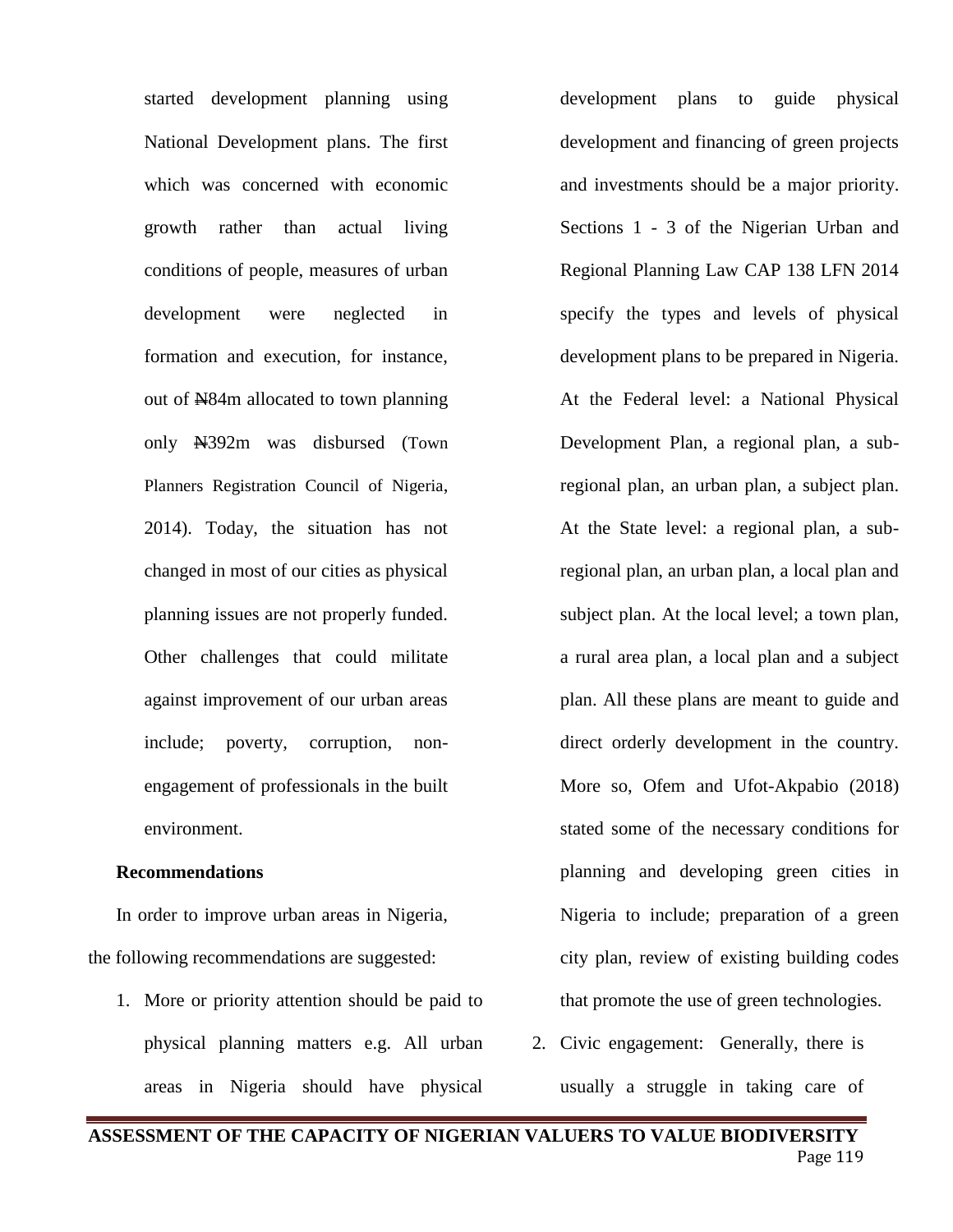green spaces particularly if there are large ones. The challenge is that these spaces lose their strength if they are just isolated, so that is why it is very important to involve citizens to participate in green projects development and maintenance. For instance, in maintaining green spaces, one thing to do is to cut the grasses low and water them, this will require hiring someone, the lawn and grasses will be maintained by the citizens who are engage in green projects.

3. Tackle informal settlements/slums: One of the challenges planners face today is how to create sustainable cities as the number of people trooping into cities continue to grow rapidly. The strategies that have been adopted in dealing with the informality include a combination of both preventive and curative instruments including; expropriation, inclusionary zoning, land readjustment, community land trusts land and utilities, land sharing and street led

upgrading. These strategies are important for better planning and development of urban areas. In Kenya, these strategies have been adopted in development of Kenya's Urban areas , their policies and legislations have addressed and dealt with existing slums and informal settlements as well as preventing slum formation (Ngetich *et al*., 2015).

4. Attitudinal change: Change of behaviour particularly in the use of low carbon cars, bicycles and alternative sources of energy.

## **Conclusion**

Urban areas in Nigeria cannot continue to grapple with her current scenarios if she must achieve Sustainable Development Goals (SDGs). Therefore, it is imperative that our urban area be improved through the adoption of the green area approach. This approach adopts the green city concept which emphasises on environmental friendliness and sustainability. Urban areas in Nigeria could be better if improved upon just as cities and towns of developed countries. A planned environment is a better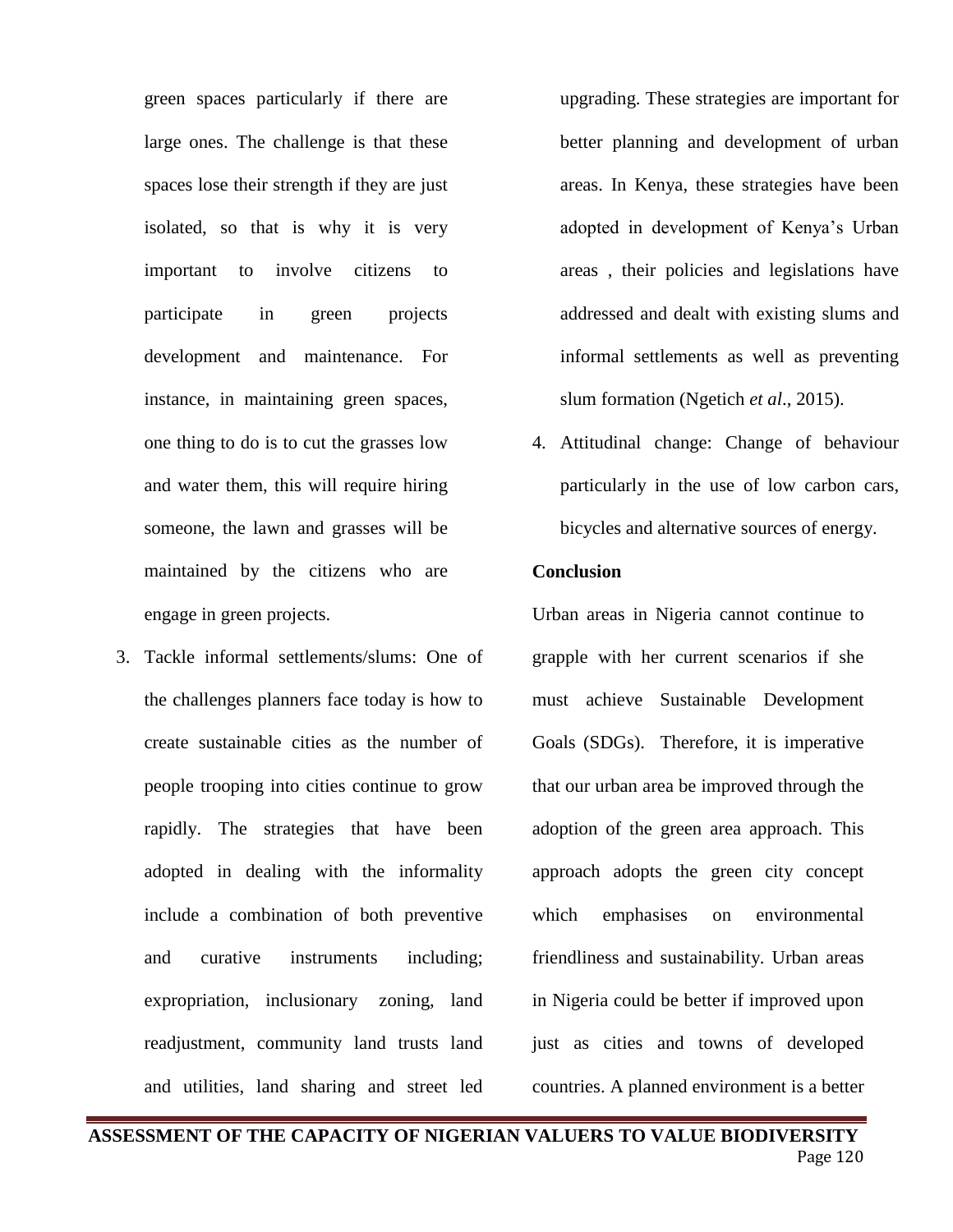environment. However, in order to ensure the sustainable development of our urban areas, government, non-governmental oraganisations, corporate bodies, professionals as well as the citizenry should rise to the challenge and be at the forefront. The struggle is by and large a battle for all.

# **REFERENCES**

- Arigbede, Y. A and Abbas, I. I. (2012) Green Area Mapping of Ahmadu Bello University Main Campus, Zaria, Nigeria using Remote Sensing (RS) and Geographic Information System (GIS) Technique. *Journal of Geography and Regional Planning*, 5(10), 287-292. Accessed from http://www.academicjournals.org/JGRP DOI: 10.5897/JGRP12.024 ISSN 2070- 1845.
- Baycan-Levent, T. (2002). Development and Management of Green Spaces in European Cities: A Comparative Analysis. Research Memorandum, 2002: 25.
- Braubach, M. Egorov, A., Mudu, P., Thompson, C and Martuzzi, M. (2017). [Theory and Practice of Urban](https://link.springer.com/chapter/10.1007/978-3-319-56091-5_11#citeas)  [Sustainability Transitions](https://link.springer.com/chapter/10.1007/978-3-319-56091-5_11#citeas) (Nature-Based Solutions to Climate Change Adaptation in Urban Areas ed.). Effects of urban green space on environmental health, equity, and resilience: Springer.
- Haq, S. M. A. (2011). Urban Green Spaces and an Integrative Approach to Sustainable Environment. *Journal of Environmental Protection*, 2(5): 601-608.
- Bilgili, B., C and Gökyer, E. (2012) Urban Green Space System Planning, Accessed from http:// [www.intechopen.com](http://www.intechopen.com/).
- Ekong, F. (2017). Applying the Concept of Green Cities in Nigeria: Challenges and Prospects. *Advance Social Sciences Research Journal*, 4 (10).
- Federal Government of Nigeria (2018). Budget Analysis and Recommendations. Accessed from http://www.yourbudgit.com.
- Girouard, N. (2010). The OECD Green Growth Strategy: Key lessons so far, OECD Observer No. 279.
- Hartig, T. (2007). "Three steps to understanding restorative environments as health resources." Open Space People Space. Ed. Catharine Ward Thompson and Penny Travlou. London: Taylor and Francis.
- Jennings, V.; Larson, L. and Yun, J.  $(2016)$ . "Advancing sustainability [through urban green space: cultural](https://www.ncbi.nlm.nih.gov/pubmed/26861365)  [ecosystem services, equity, and social](https://www.ncbi.nlm.nih.gov/pubmed/26861365)  [determinants of health".](https://www.ncbi.nlm.nih.gov/pubmed/26861365) *International Journal of Environmental Research and Public Health*. 13(2): 196.
- Kim, G., Jeong, G., Kim T., Baek, H., Oh, S., Kang, H., Lee, S., Kim, Y and Song, J. (2010). ["Functional neuroanatomy](https://www.ncbi.nlm.nih.gov/pmc/articles/PMC2930158)  associated with [natural and urban scenic](https://www.ncbi.nlm.nih.gov/pmc/articles/PMC2930158)  [views in the human brain: 3.0T](https://www.ncbi.nlm.nih.gov/pmc/articles/PMC2930158)  [functional MR imaging".](https://www.ncbi.nlm.nih.gov/pmc/articles/PMC2930158) *Korean Journal of Radiology*. 11 (5): 507.